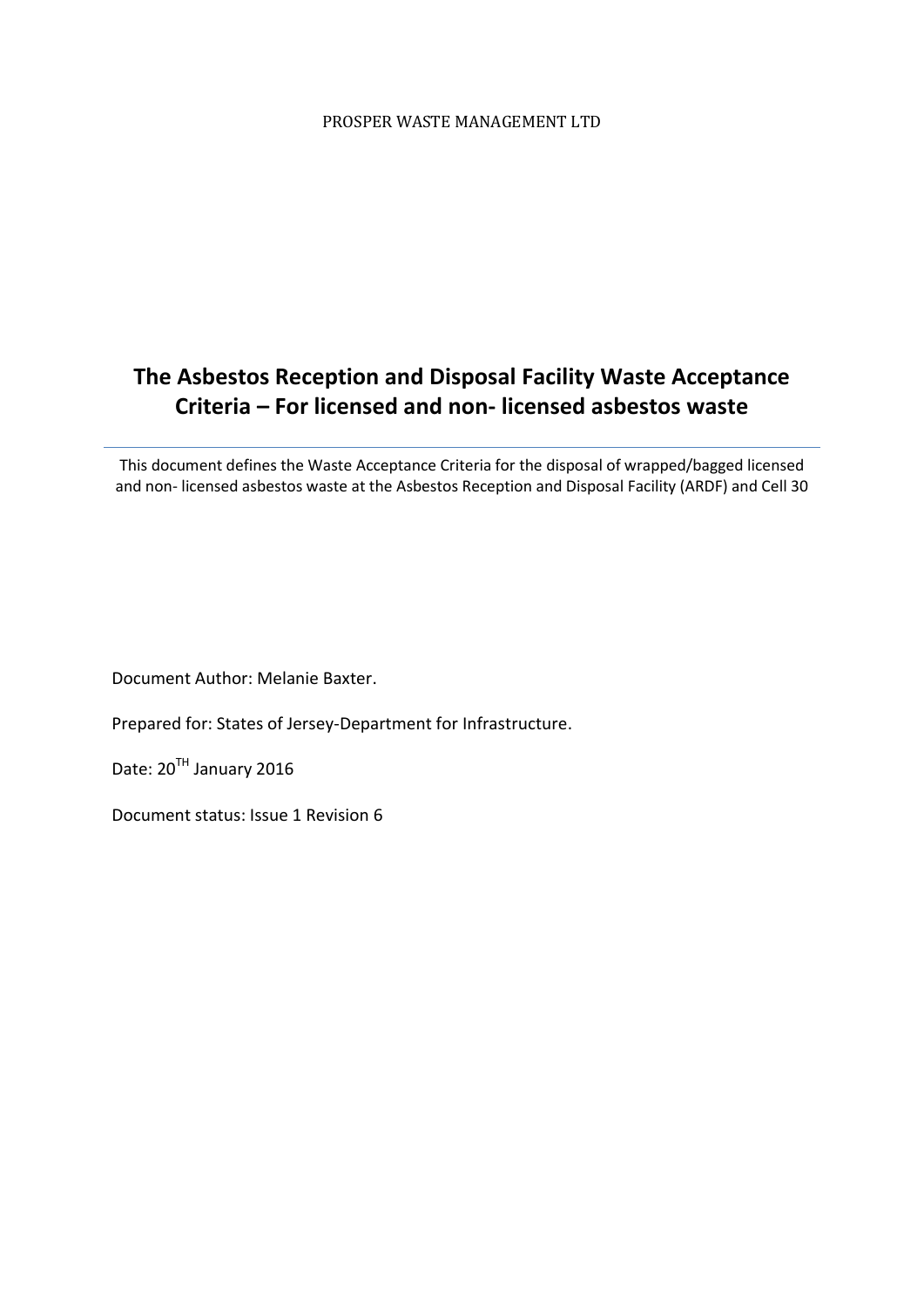**The Asbestos Reception and Disposal Facility Waste Acceptance Criteria – For licensed and nonlicensed asbestos waste**

| <b>Table of Contents</b>                                | Page 1 |
|---------------------------------------------------------|--------|
| 1. Introduction                                         | Page 2 |
| 1.1 Scope                                               | Page 2 |
| 1.2 The Operator of the ARDF and Cell 30                | Page 2 |
| 1.3 Procedure                                           | Page 2 |
| 1.4 Asbestos Waste Acceptance                           | Page 3 |
| 1.5 Approval in Advance                                 | Page 3 |
| 1.6 Non-conforming Loads - Licensed Asbestos only       | Page 4 |
| 1.7 Non-conforming Loads - Non- licensed Asbestos only. | Page 4 |
| 2. Waste Acceptance                                     | Page 4 |
| 2.1 Physical and Chemical Properties                    | Page 4 |
| 2.2 Waste Acceptance Criteria                           | Page 5 |
| 2.3 Asbestos Waste Packaging Requirements               | Page 7 |
| 2.4 Transport requirements                              | Page 7 |
| 3. Records                                              | Page 8 |

20/1/2016 The **Asbestos Reception and Disposal Facility Waste Acceptance Criteria – For licensed and non- licensed asbestos waste**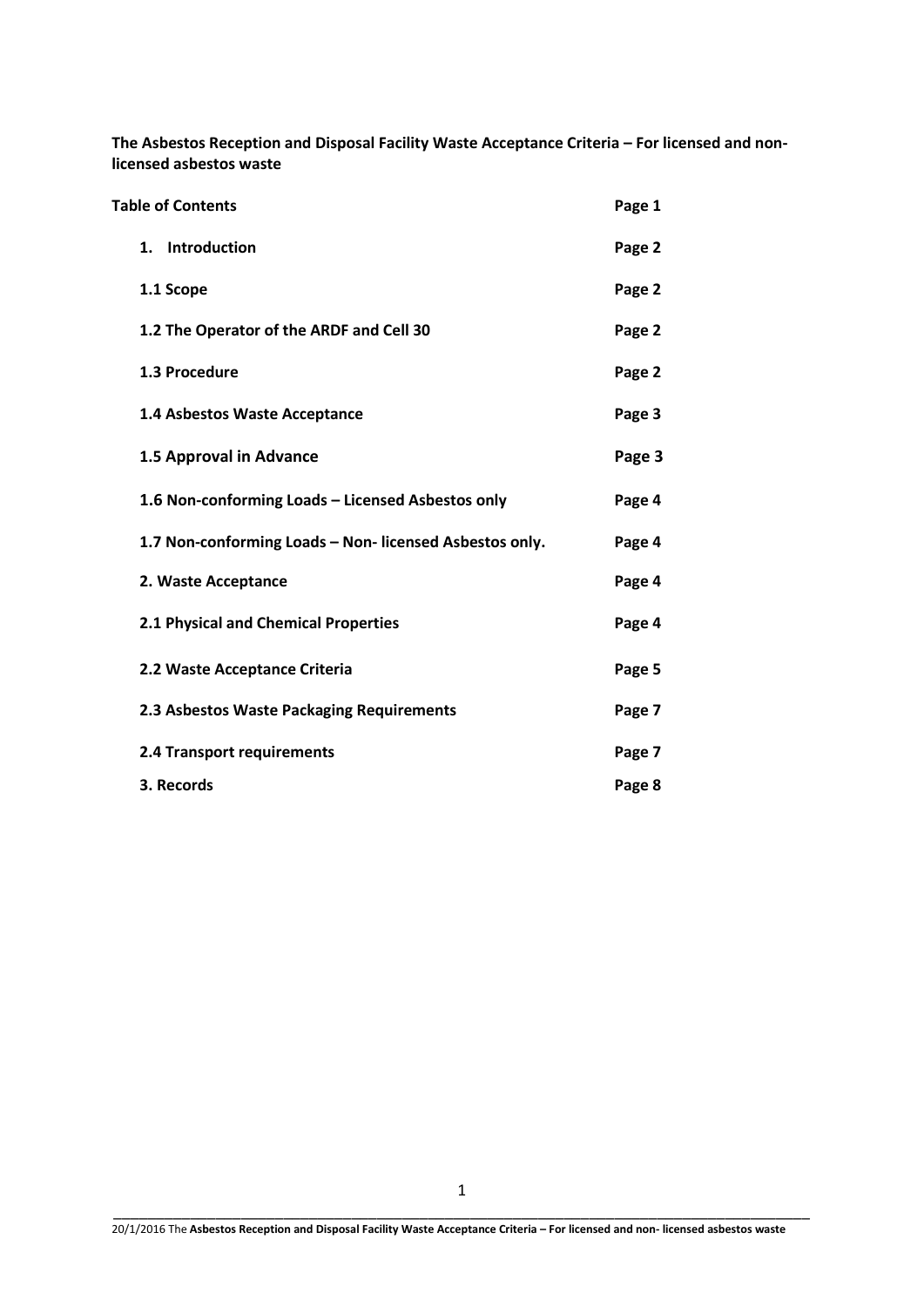# **The Asbestos Reception and Disposal Facility Waste Acceptance Criteria – For licensed and nonlicensed asbestos waste**

# **1 Introduction**

This document defines the Waste Acceptance Criteria for the disposal of wrapped/bagged licensed and non- licensed asbestos waste at the Asbestos Reception and Disposal Facility (ARDF) and Cell 30

#### **1.1 Scope**

This Waste Acceptance Criteria (WAC) document represents the requirements for the Receipt, Packaging and Transport of wrapped/bagged licensed and wrapped non- licensed asbestos waste. The criteria apply to each consignment of waste delivered to the ARDF and Cell 30

- 1. The ARDF and Cell 30 are designated for the receipt and disposal of wrapped licensed asbestos waste and wrapped non- licensed asbestos waste.
- 2. The ARDF and Cell 30 are designated for the receipt and burial of wrapped non-licensed asbestos cement waste (i.e. non-contaminated cement bonded asbestos waste.)

#### **1.2 The Operator of the ARDF and Cell 30**

The Department for Infrastructure (DfI) ("the Operator") shall provide waste management and disposal services to the asbestos waste producer ("the Producer"). The Producer's asbestos waste arising's shall be received and disposed of safely by the Operator at the (DfI) Asbestos Reception and Disposal Facility (ARDF) and Cell 30.

Asbestos waste received by the Operator at the ARDF and Cell 30 is subject to Waste Acceptance Criteria, to establish that it is as expected and has been appropriately segregated at the point of disposal by the Producer.

The Asbestos Reception and Disposal Facility (ARDF) and Cell 30 will be managed by (DfI).

#### **1.3 Procedure**

Contractors deliver asbestos waste consignments to the ARDF and Cell 30 for receipt and disposal. On receipt of the asbestos waste, the Operator shall conduct the following waste acceptance checks before accepting the delivery:

1.3.1It has been booked in with DfI and pre- consigned to the Department of the Environment.

1.3.2 The Waste Producers Declaration has been completed

The Waste Producer shall make the following declarations:

- (1) It conforms to the description in the documentation supplied by the waste producer**.**
- (2) The asbestos waste has been delivered in the appropriate UN approved bags/wrapping
- (3) The packaging does not exhibit signs of damage which may contribute to fibre release or contamination of the delivery and storage areas;
- (4) No dangerous residue shall adhere to the outside of the packages during transport.
- (5) The bags/packaging have not been overloaded; and
- (6) The bags/packaging clearly displaysthe appropriate waste designation labelling.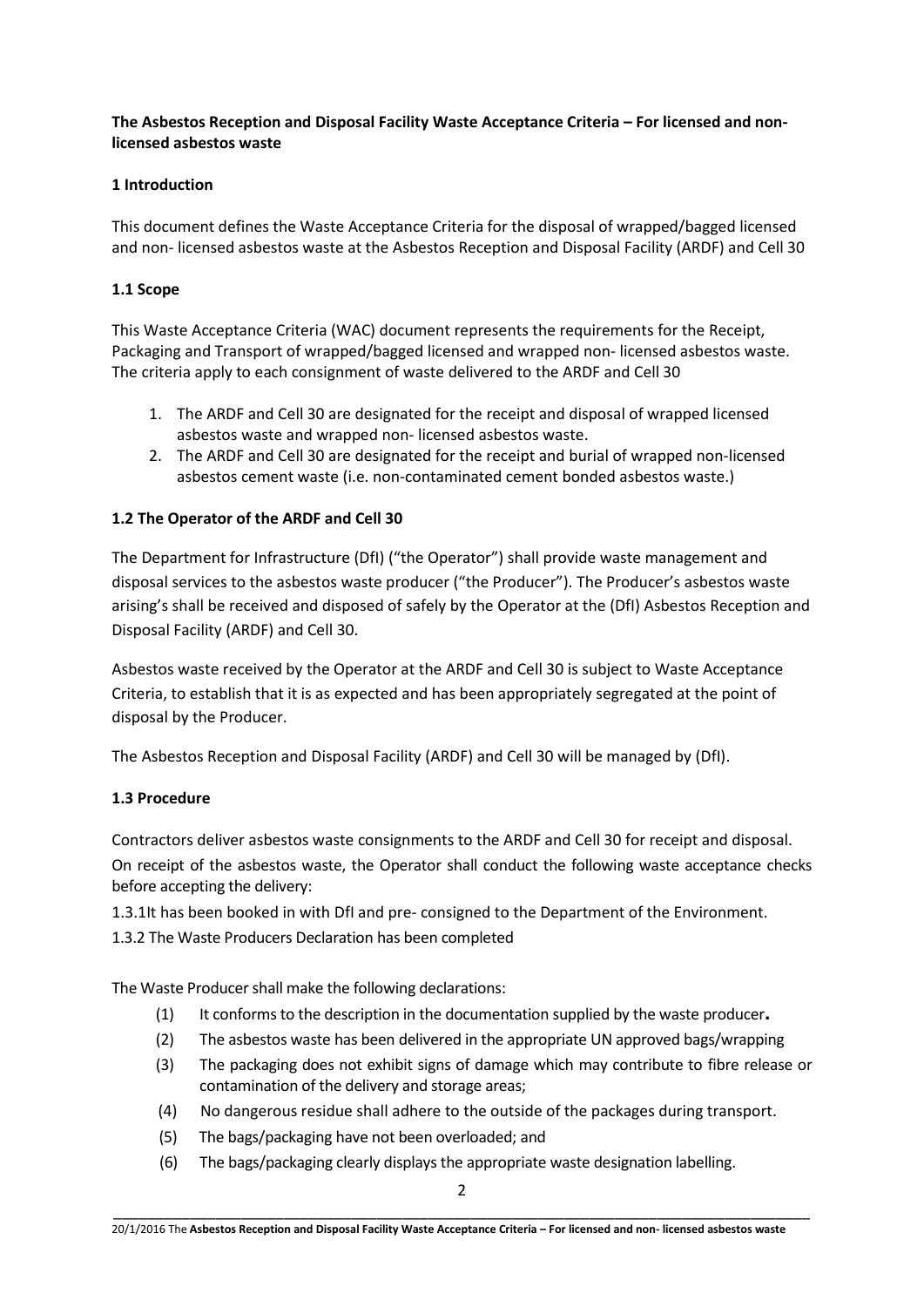1.3.3 The Producer shall ensure, so far as is reasonably practicable, that only waste compliant with the requirements of this document is delivered to the ARDF and Cell 30 for disposal.

1.3.4 On acceptance, consignments arriving in tipping vehicles/ skips will be directed to an appropriate tipping zone within cell 30. Vehicles delivering asbestos wastes for tipping should therefore be capable of safely traversing Cell 30.

1.3.5 On acceptance, consignments arriving in vans will be directed to a designated offloading area within the ARDF and offloaded into an asbestos skip by the contractors delivering the waste.

# **1.3.6 The following asbestos waste can be received at the ARDF and buried in Cell 30**

- Licensed asbestos waste that is appropriately wrapped/bagged
- Non-licensed asbestos waste that is appropriately wrapped/bagged
- Non- licensed asbestos cement (bonded asbestos waste) that is fire damaged or weathered to the point of being classed as friable that is appropriately wrapped or bagged.
- Non-licensed asbestos cement waste that is bitumen contaminated must be appropriately wrapped or bagged.
- Wrapped/bagged contaminated Personal Protective Equipment (PPE)/Respiratory Protective Equipment (RPE) and Polythene/timber.

# **1.3.7 The following asbestos waste can be received at the ARDF and buried in Cell 30**

 Non-licensed asbestos cement (in good condition and not contaminated) that is appropriately bagged or wrapped.

1.3.8 Members of the public may also deliver appropriately packaged asbestos waste to the ARDF by prior arrangement. They are responsible for placing it into a dedicated wheelie bin located at the entrance.

# **1.4 Asbestos Waste Acceptance**

For an Asbestos Waste Consignment to be accepted at the ARDF and Cell 30 it must satisfy the criteria detailed in this document. Waste will only be accepted in accordance with the ARDF Waste Acceptance Criteria (WAC).

# **1.5 Approval in Advance**

Criteria defined in this document state that it is necessary to obtain an approval in advance from DfI through their booking in system at least 7 working days in advance of the delivery. The waste must also be pre-consigned on a Consignment note for the movement of Hazardous and Healthcare Waste (HHWCN) to the Department for the Environment at least 72 hours in advance of the delivery.

# **1.6 Non-conforming Loads – Licensed Asbestos only**

If a load is found to contain non-permitted/non-conforming waste the load may be rejected and moved to the quarantine area.HSI will be informed immediately; the DfI asbestos administrator, as well as the weighbridge operator, and the waste producer will also be notified. If necessary it will be repackaged for conformity and the DfI will seek to recover the costs from the contractor.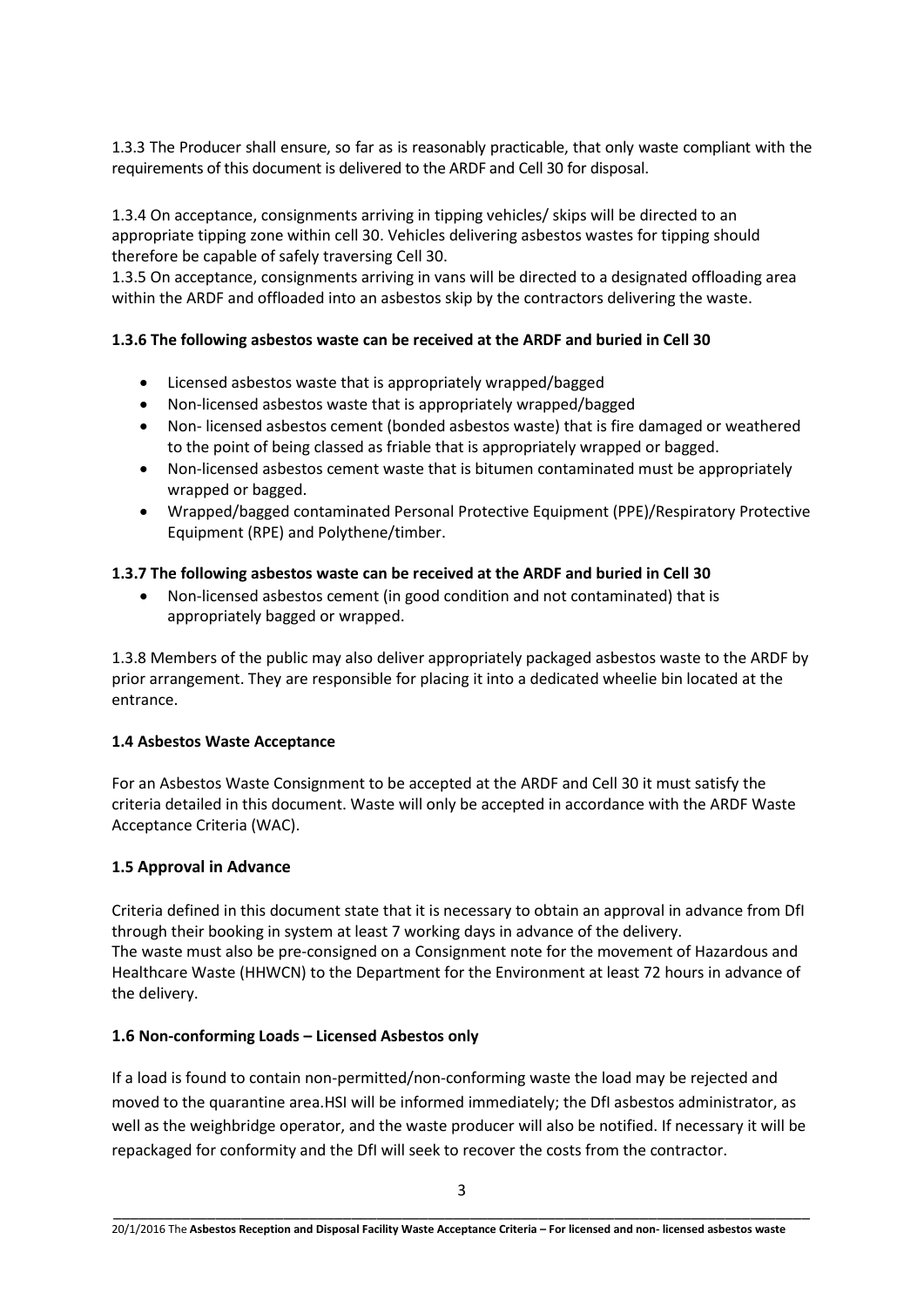## **1.7 Non-conforming Loads – Non- licensed Asbestos only.**

Non -licensed asbestos waste not conforming to the Waste Acceptance Criteria will be reported to the HSI, the DfI asbestos administrator, the weighbridge operator and the waste producer. It may be moved to the quarantine area

If necessary it will be repackaged for conformity and the DfI will seek to recover the costs from the contractor

## **2. Waste Acceptance**

#### **2.1 Physical and Chemical Properties**

Asbestos is a naturally occurring silicate mineral and exists in a number of chemical types – for example C**hrysotile** ('white'), A**mosite** ('brown') and C**rocidolite** ('blue') – either in a bonded or fibrous form.

All forms of asbestos are classified as a class 1 carcinogen and defined as "hazardous wastes"

#### **2.1.1 Waste Treatment and Segregation**

The asbestos waste shall be segregated into licensed and non-licensed waste The asbestos waste should be visibly damp and, when bagged or wrapped, droplets of moisture should be evident.

Any asbestos waste, debris or contaminated materials should be doubled bagged in suitable, UN approved bags which contain the appropriate asbestos warning label. The inner bag should be sealed with tape and wiped clean before being carefully placed into the second bag, which should then also be sealed.

For non-licensed waste, both bags shall be clear and labelled with the UN Class 9 hazard diamond and UN 2590 (usually by taping a UN bag to the wrapping).

Licensed asbestos waste should be double bagged in suitable UN approved bags which contain the appropriate asbestos warning label. The inner bag should be red and labelled with the UN Class 9 hazard diamond and UN 2212 and the outer bag should be clear.

If the asbestos waste, debris or other material cannot fit into a waste bag, it must be double wrapped in two layers of 1000 gauge polythene sheet. A red asbestos bag or printed label (with the same information as the bag) should be securely attached to indicate it is asbestos waste.

#### **2.1.2 Acceptable Waste**

The waste shall contain no other hazardous substances than bound asbestos, including fibres bound by a binding agent or packed in plastic, and identifiable pieces of asbestos containing material. The ARDF and Cell 30 shall accept only construction material containing asbestos and other suitable asbestos wastes.

Waste consigned for disposal must be compliant with the Site License issued under the Waste Management (Jersey) Law 2005 by the Department of the Environment (Reference: 023 )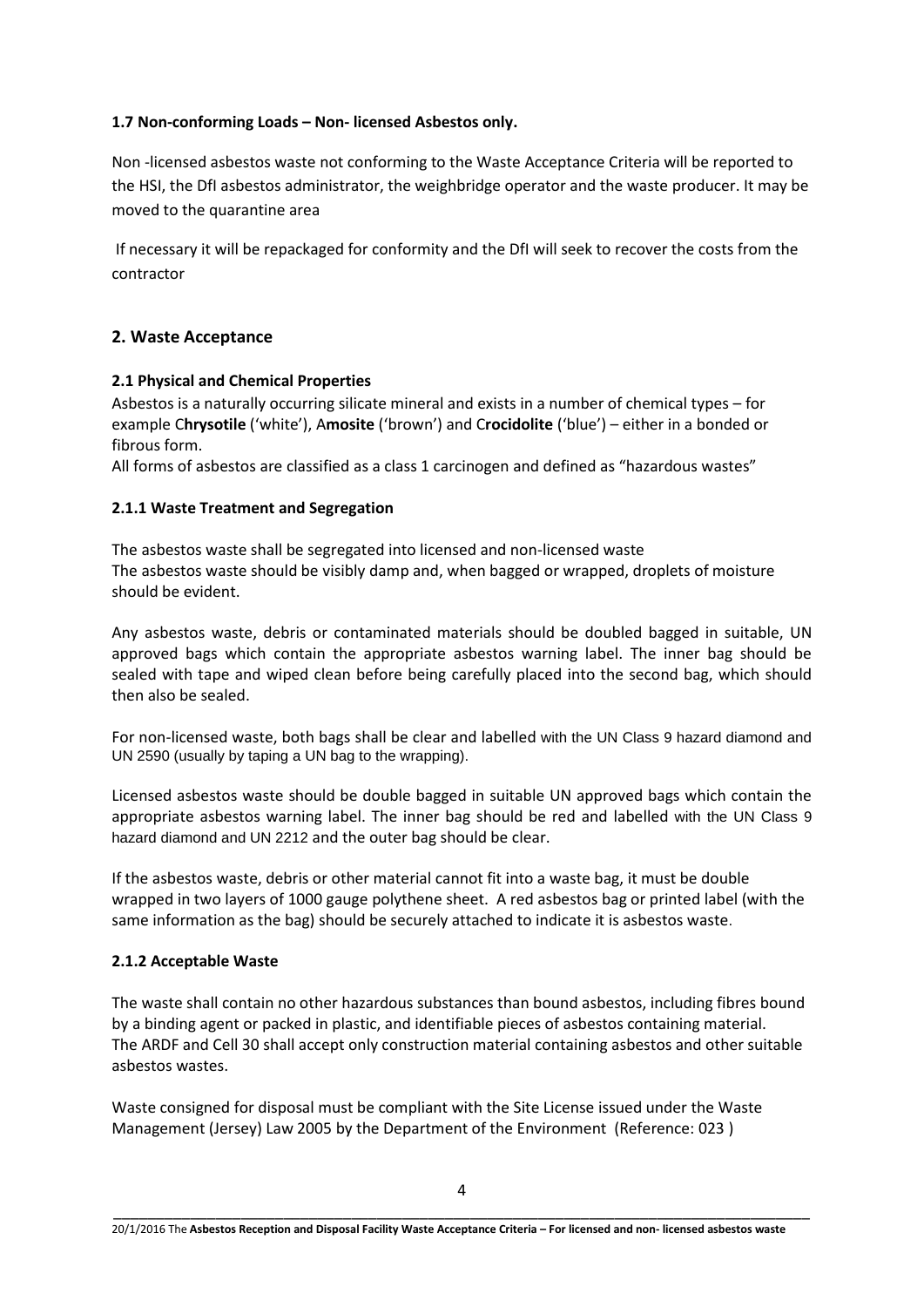Compliance with the ARDF, and Cell 30 site licence/permit can be achieved by complying with the requirements of this Waste Acceptance Criteria and consigning waste in accordance with the specific requirements of the Waste Management (Jersey) Law 2005.

# **2.1.3 Waste Preparation**

Asbestos waste must have been treated and packaged in such a way as to render it, so far as is reasonably practicable, harmless The method used to minimise the formation of asbestos fibres is to wet it with water to control the emissions of particulate asbestos.

The asbestos waste should be visibly damp and, when bagged or wrapped, droplets of moisture should be evident.

# **2.1.4 Non-Waste Materials**

Contractors shall use reasonable means to limit the quantity of non-asbestos waste present in a Waste Consignment. It is not acceptable to purposely dilute waste for the sole purpose of achieving compliance with the requirements of this Waste Acceptance Criteria.

# **2.1.5 Biodegradable Waste**

Contractors shall use reasonable means to exclude biodegradable materials in the waste

# **2.1.6 Construction Waste**

Construction waste must be managed appropriately and asbestos waste, when produced, must not be mixed with other waste streams. Therefore the requirement to only deposit asbestos material can be met by careful segregation of waste streams at the time of production.

# **2.1.7 Asbestos contaminated soil.**

The assessment of asbestos containing waste considers both the presence of asbestos as:

- fibres that are free and dispersed, and
- identifiable pieces of asbestos containing material

If the waste contains fibres that are free and dispersed then the waste will be hazardous if the waste as a whole contains 0.1% or more asbestos.

# **2.2 Waste Acceptance Criteria**

Waste shall only be accepted at the ARDF and Cell 30 if it falls within the following parameters:

# **2.2.1 It has been booked in with the DfI and pre- consigned to the Department of the Environment.**

# **2.2.2 Waste falling within the following parameters may be accepted for disposal at the ARDF and Cell 30.**

- Licensed asbestos waste that is appropriately wrapped/bagged
- Non-licensed asbestos waste that is appropriately wrapped/bagged
- Non- licensed asbestos cement (bonded asbestos waste) that is fire damaged or weathered to the point of being classed as friable that is appropriately wrapped or bagged.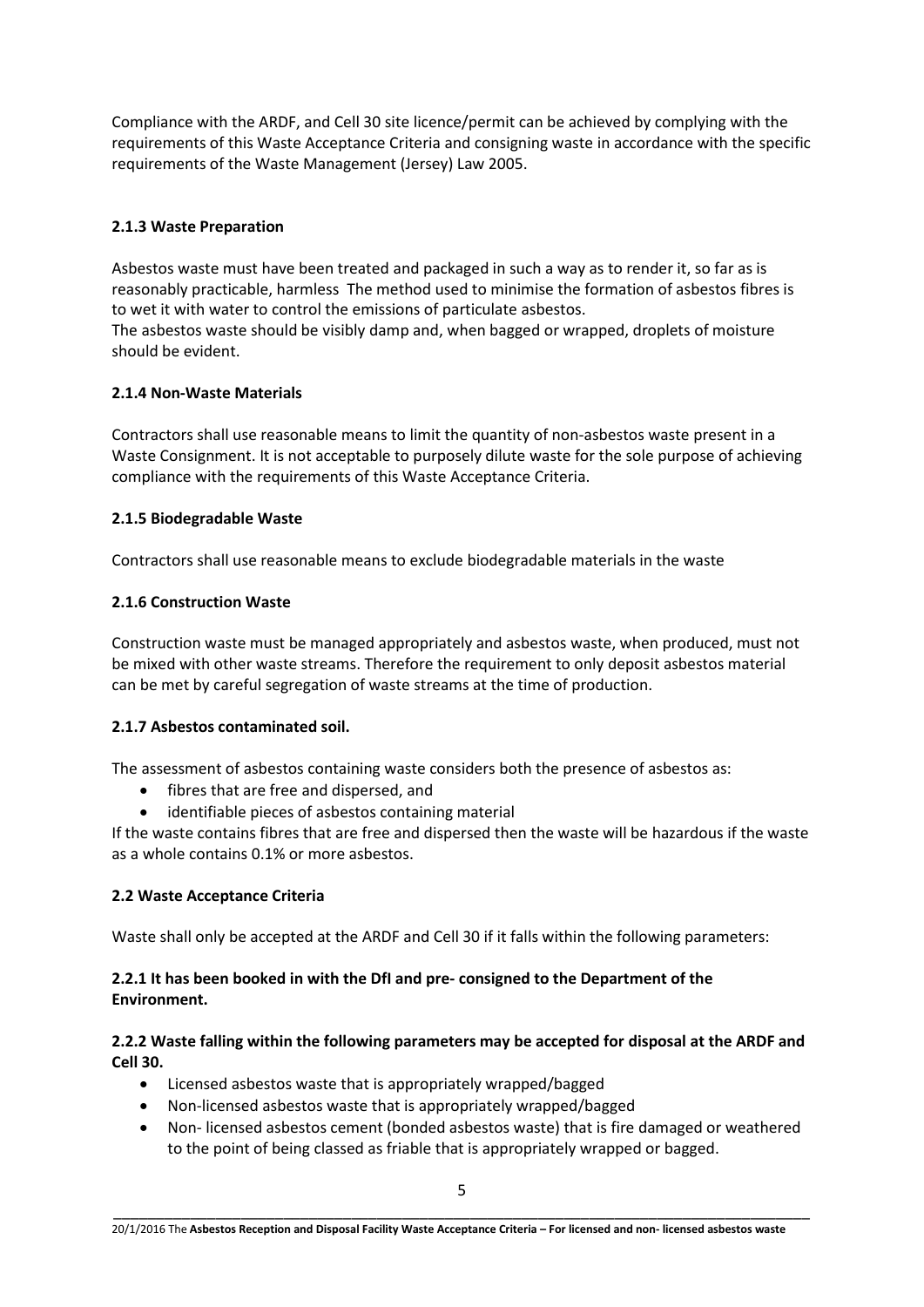- Non-licensed asbestos cement waste that is bitumen contaminated must be appropriately wrapped or bagged.
- Wrapped/bagged contaminated Personal Protective Equipment (PPE)/Respiratory Protective Equipment (RPE) and Polythene/timber.

# **2.2.3 Waste falling within the following parameters may be accepted for disposal at the ARDF and Cell 30**

 Non-licensed asbestos cement (in good condition and not contaminated) that is appropriately bagged or wrapped.

# **2.2.4 Waste falling within the following parameters may be accepted for disposal at the ARDF and Cell 30 if it is of a type listed below in Table 1:**

The most commonly used EWC codes for asbestos containing materials are.

| <b>Table 1 List of Waste Types</b> |                                                |  |
|------------------------------------|------------------------------------------------|--|
| <b>EWC Code</b>                    | <b>Definition</b>                              |  |
| 160111                             | brake pads containing asbestos                 |  |
| 160212                             | discarded equipment containing free asbestos   |  |
| 170503                             | Soil and stones containing dangerous substance |  |
| 170601                             | Insulation materials containing asbestos       |  |
| 170605                             | Construction materials containing asbestos     |  |

Mirror entries must be assessed against a threshold limit.

Asbestos is classed as being toxic (H6) and carcinogenic (H7). The threshold limit for carcinogenic materials (0.1%) is lower than the threshold for toxic materials (3%).

**This means that any material containing more than 0.1% asbestos is classed as hazardous waste.**

# **2.2.5 It conforms to the description in the documentation supplied by the waste producer.**

Waste producers must complete a Consignment note for the movement of Hazardous and Healthcare Waste that provides detailed information on the contents of each consignment. This information is used to assess the suitability of the asbestos waste for acceptance and its final disposal route. It is therefore a condition of waste acceptance at the ARDF and Cell 30 that waste producers complete the notes as fully and accurately as possible.

# **2.2.6 It is delivered to the ARDF and Cell 30 by a registered carrier of wastes.**

# **2.3 Asbestos Waste Packaging Requirements**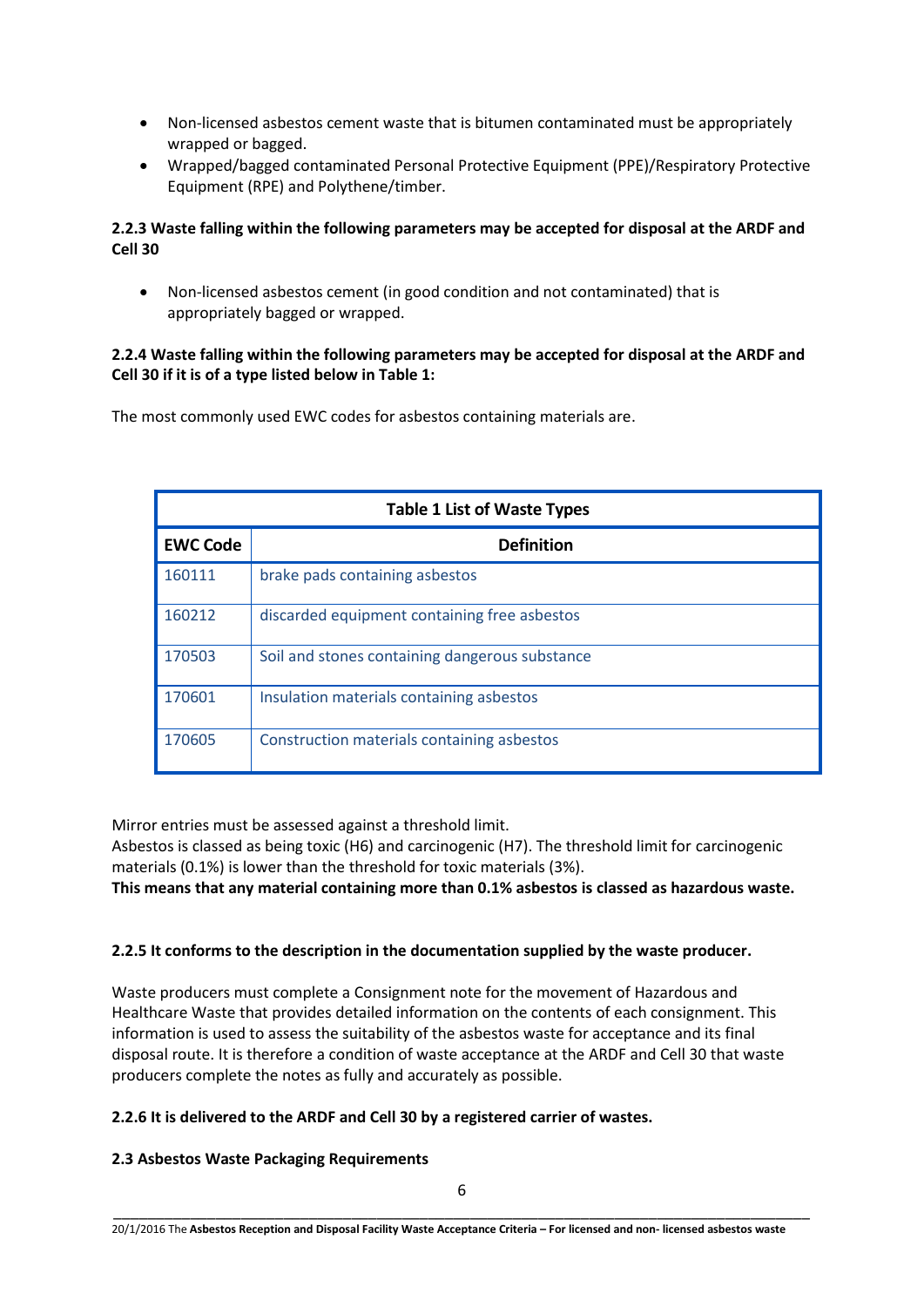2.3.1 Asbestos waste describes asbestos products or materials that are ready for disposal.

Asbestos waste will only be received if it is packaged as follows:

#### **2.3.2 Non- Licensed Asbestos Waste:**

The asbestos waste should be visibly damp and, when bagged or wrapped, droplets of moisture should be evident.

Any asbestos waste, debris or contaminated materials should be doubled bagged in suitable, UN approved bags which contain the appropriate asbestos warning label. The inner bag should be sealed with tape and wiped clean before being carefully placed into the second bag, which should then also be sealed.

For **non-licensed** waste, both bags shall be clear, but a red asbestos bag or printed label with the UN Class 9 hazard diamond and UN 2590 must be securely attached to indicate it is asbestos waste.

#### **2.3.3 Large Non-Licensed Asbestos Waste Items**

Wherever practicable, large items of rigid non- licensed asbestos containing material should not be broken up or cut down for disposal in UN Approved bags.

If the non- licensed asbestos waste, debris cannot fit into a waste bag, it must be double wrapped in two layers of 1000 gauge polythene sheet. A red asbestos bag or printed label with the UN Class 9 hazard diamond and UN 2590 should be securely attached to indicate it is asbestos waste.

#### **2.3.4 Licensed Asbestos Waste**

The asbestos waste should be visibly wet and, when bagged or wrapped, droplets of moisture should be evident.

Licensed asbestos waste should be double bagged in suitable UN approved bags which contain the asbestos warning label with the UN Class 9 hazard diamond and UN 2212. The inner bag should be red and the outer bag should be clear.

# **2.3.5 Large Licensed Asbestos Waste Items**

Wherever practicable, large items of rigid licensed asbestos containing material should not be broken up or cut down for disposal in UN Approved bags.

If the licensed asbestos waste, debris cannot fit into a waste bag, it must be double wrapped in two layers of 1000 gauge polythene sheet. A red asbestos bag or printed label with the UN Class 9 hazard diamond and UN 2212 should be securely attached to indicate it is asbestos waste.

#### **2.3.6 Contaminated soil**

Contaminated soil can be sent to the ARDF and Cell 30 by arrangement.

# **2.4 Transport requirements**

#### **2.4.1 Asbestos delivered to the ARDF and Cell 30 will only be accepted if it is delivered as follows:**

- It should arrive securely sealed in suitable labelled UN approved bags, or wrapping.
- Any bags, wrapping or packaging used must be designed, constructed and maintained to make sure that no asbestos fibres can be released during handling or transport;
- No dangerous residue shall adhere to the outside of the packages during transport.